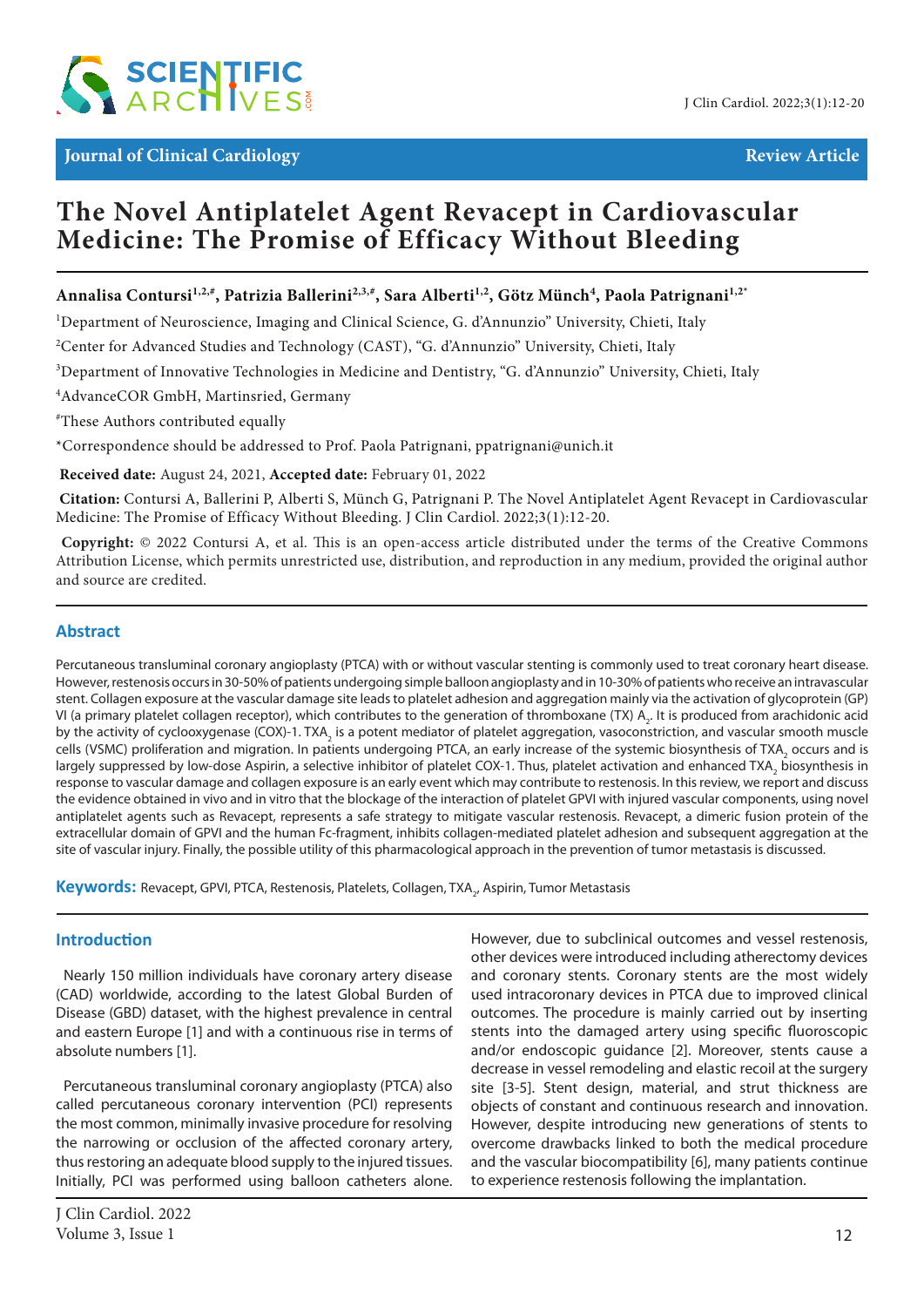Restenosis constitutes an excessive coronary artery response to damage during angioplasty and is characterized by early platelet activation, recruitment of inflammatory cells, the proliferation of vascular smooth muscle cells (VSMCs), and migration into the intima. VSMCs change their phenotype from contractile to synthetic, and this promotes extracellular matrix synthesis [7]. All these events characterize the phenomenon of neointimal hyperplasia.

To counteract the risk of either recurrent events or stent thrombosis, patients undergoing PCI are recommended to receive dual antiplatelet therapy (DAPT) [8] based on the combined use of low-dose Aspirin, which acts via selective inhibition of platelet cyclooxygenase (COX)-1 activity [9,10] and P2Y12 receptor antagonists [11]. Clopidogrel is the recommended P2Y12 antagonist in stable CAD, whereas prasugrel and ticagrelor represent the choice (if no contraindications are present) in patients with acute artery coronary syndrome [12]. However, this therapeutic approach is still associated with periprocedural ischemic events, representing an unfavorable prognostic factor and risk of bleeding [13]. Intense ongoing research is carried out to develop new antiplatelet agents affecting platelet aggregation and adhesion to damaged vessels without substantially altering hemostasis, thus reducing bleeding side-effects.

Revacept is a dimeric fusion protein of the extracellular domain of glycoprotein (GP) VI (the primary platelet collagen receptor) and the human Fc-fragment, which inhibits collagenmediated platelet adhesion and subsequent aggregation at the site of vascular injury [14]. In this review, we have reported the pharmacological profile and clinical efficacy of Revacept [14,15] in cardiovascular medicine. Finally, the possible use of Revacept as an anticancer agent is discussed.

# **Structure and Signaling Pathways of the Platelet Surface Receptor Glycoprotein GPVI**

At sites of vascular injury, extracellular matrix proteins, including collagen, are exposed and play a pivotal role in platelet activation and thrombosis [16]. Platelets express two primary receptors that directly bind collagen: integrin α2β1 (also known as VLA-2, GPIa-IIa, CD49) and GPVI [16]. GPVI was described as a platelet functional receptor by Moroi et al. in 1989 [17], who reported that a patient with mild bleeding time prolongation showed no platelet aggregation and adhesion induced by collagen but conserved a normal aggregation mediated by other agonists. Using SDS-PAGE/ autoradiography technique, the authors showed that a 61 kD membrane glycoprotein (GP), identified as GPVI, was dramatically reduced, whereas GPs Ia, Ib, Ila, IIb, IIIa, and IV were normally expressed [17]. Interestingly, in the last years, some subjects with inherited or acquired defects of GPVI receptors have been described [18] and were characterized by a dramatic reduction of platelet response to collagen associated with only a slight prolongation of bleeding time and a normal platelet count [19,20].

J Clin Cardiol. 2022 Volume 3, Issue 1  $13$ 

GPVI is a single-chain protein of 60-65 kDa; it contains an extracellular chain with two collagen binding Ig-C2 like domains formed by disulfide bonds, a transmembrane region, and a 51 amino acid cytoplasmatic tail [21]. In its transmembrane region, GPVI harbors a positively charged arginine that permits a non-covalent association with the Fc receptor γ-chain (FcRγ) and its immunoreceptor tyrosinebased activation motif (ITAM). The cytosolic tail of GPVI contains a proline-rich motif that binds selectively to the SH3 domain of the Src family tyrosine kinases (SFK) that phosphorylates ITAM [22]. ITAM phosphorylation, in turn, triggers the recruitment and activation of the cytosolic tyrosine kinase Syk which allows the formation of the signaling complex [23] (Figure 1). This complex ultimately leads to the activation of phospholipase C (PLC)γ2, the major effector enzyme, causing the increase of intracellular calcium levels  $[Ca<sup>2+</sup>]$ . Following GPVI-mediated [Ca2+] increase, the small GTPase Rap1 is activated by CalDAG-GEFI and causes ERK/MAP kinasedependent generation of thromboxane (TX) $A_2$  [24]. TX $A_2$ , the primary product of arachidonic acid metabolism in activated platelets, promotes VSMC proliferation and migration [25-27]. GPVI is solely present in platelets and megakaryocytes [28]. In platelets, the interaction of GPVI to collagen leads to adhesion and aggregation by shifting integrins affinity state [including α2β1 (also known as VLA-2, GPIa-IIa, CD49b) and αIIbβ3 (also known as GPIIb -IIIa) (Figure 1).

GPVI activation promotes the initial signaling cascade that leads to thrombus formation at sites of arterial injury or plaque rupture [16,29]. Morphologically diverse collagen type I- and collagen type III-containing structures in lipidrich atherosclerotic plaques stimulate thrombus formation by activating platelet GPVI [30]. Human atheromatous plaque components involved in the development of atherothrombosis are collagen and tissue factor (TF). However, the first and rapid event in atherothrombosis is platelet adhesion and aggregation to plaque collagen via GPVI; the specific targeting of this first step is crucial and sufficient to inhibit atherothrombosis formation [31].

## **Revacept Pharmacological Profile**

Revacept, a dimeric fusion protein of the extracellular domain of GPVI, is a novel, lesion-directed antithrombotic drug that does not interfere with the function of circulating platelets [14]. A phase I clinical study was performed to assess the safety, pharmacokinetics, and pharmacodynamics profile of Revacept [14]. In this study, 30 white subjects divided into five groups received 10, 20, 40, 80, and 160 mg of the drug in a single intravenous administration. The results demonstrated that the drug is safe [14]. Although Revacept serum concentrations decreased rapidly, the elimination rate was slow, with 1 mg/ml detected after two weeks in the serum of those subjects who had received the dose of 160 mg [14] (Table 1). The volume of distribution indicated that Revacept is confined to the systemic circulation (Table 1). Revacept dosedependently inhibited collagen-induced platelet activation.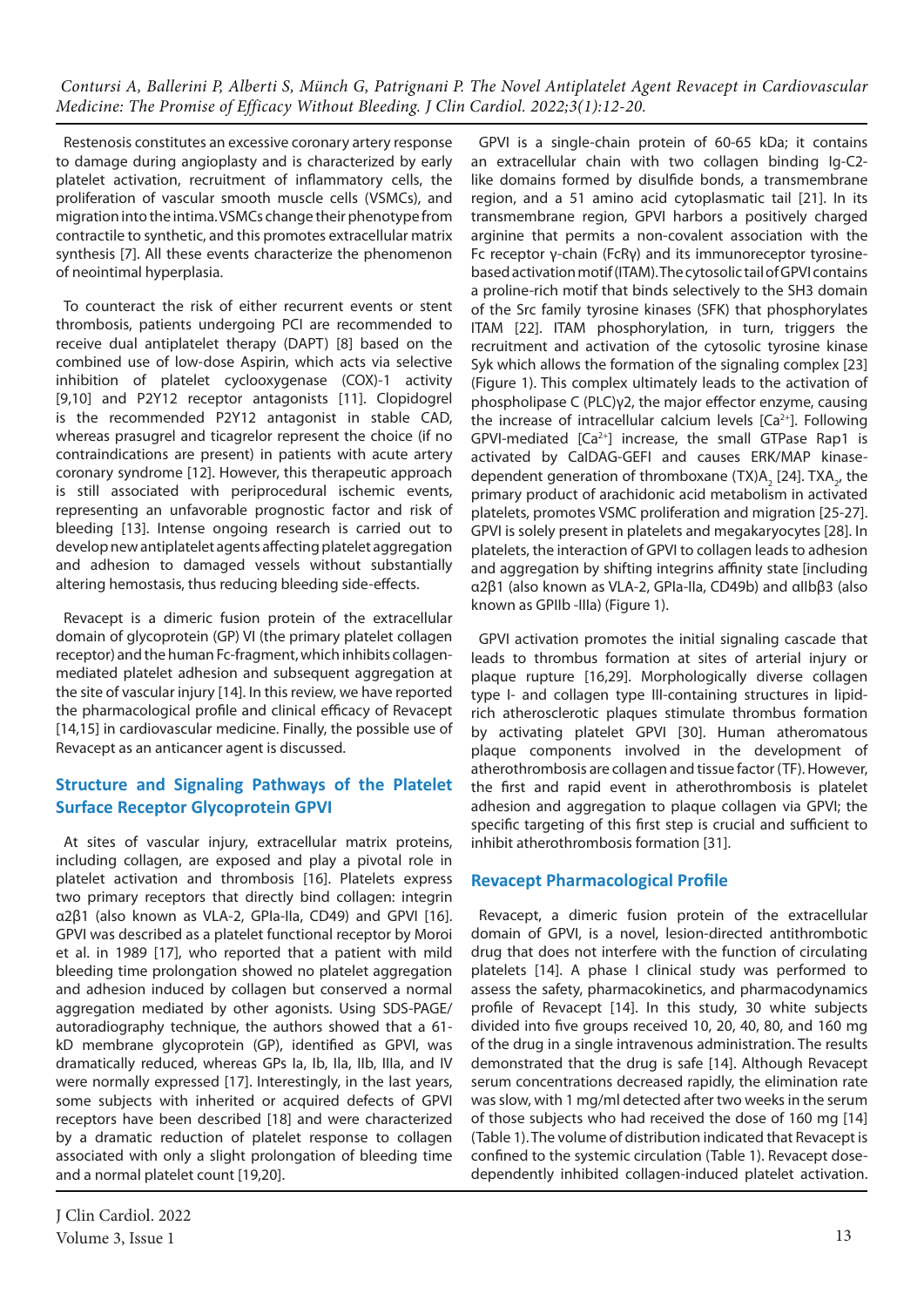

| Table 1: Pharmacokinetic parameters of Revacept given to 30 healthy white male volunteers divided in 5 different groups. |                      |                   |                   |                   |                    |  |  |
|--------------------------------------------------------------------------------------------------------------------------|----------------------|-------------------|-------------------|-------------------|--------------------|--|--|
|                                                                                                                          | <b>Revacept dose</b> |                   |                   |                   |                    |  |  |
|                                                                                                                          | 10 <sub>mg</sub>     | 20 <sub>mg</sub>  | 40 mg             | <b>80 mg</b>      | 160 mg             |  |  |
| $AUC(0-t)$ ( $\mu$ g $\times$ h/mL)                                                                                      | $80.8 \pm 23.3$      | $187.9 \pm 101.0$ | $515.8 \pm 120.6$ | $898.0 \pm 184.6$ | $2330.3 \pm 245.3$ |  |  |
| $Cmax$ ( $\mu q/mL$ )                                                                                                    | $2.9 \pm 1.1$        | $5.1 \pm 1.2$     | $11.4 \pm 2.4$    | $20.0 \pm 1.8$    | $44.1 \pm 3.6$     |  |  |
| $t_{\text{max}}$ (hrs)                                                                                                   | $2.1 \pm 3.8$        | $1.3 \pm 1.8$     | $0.9 \pm 0.8$     | $0.9 \pm 0.8$     | $0.6 \pm 0.2$      |  |  |
| $t_{1/2}$ (hrs)                                                                                                          | $67.7 \pm 6.5$       | $87.5 \pm 22.7$   | $129.7 \pm 7.9$   | $137.6 \pm 27.2$  | $136.6 \pm 36.7$   |  |  |
| $k_{el}$ (1/hrs)                                                                                                         | $0.010 \pm 0.001$    | $0.008 \pm 0.002$ | $0.005 \pm 0.000$ | $0.005 \pm 0.001$ | $0.005 \pm 0.001$  |  |  |
| $CL$ (mL/min)                                                                                                            | $1.8 \pm 0.5$        | $1.8 \pm 0.64$    | $1.3 \pm 0.33$    | $1.5 \pm 0.3$     | $1.1 \pm 0.1$      |  |  |

Revacept was infused intravenously over 20 minutes. Values are reported as mean  $\pm$  SD for 6 volunteers per dose group; AUC = the area under the plasma curve from time 0 to the last experimental time point [AUC<sub>(0-t)</sub>]; C<sub>max</sub> = the maximum plasma drug concentration; T<sub>max</sub> = the time to maximum plasma concentration, t<sub>1/2</sub> (hrs) = terminal half-life of the drug in serum, Kel and CL represent elimination rate constant and total clearance of drug respectively.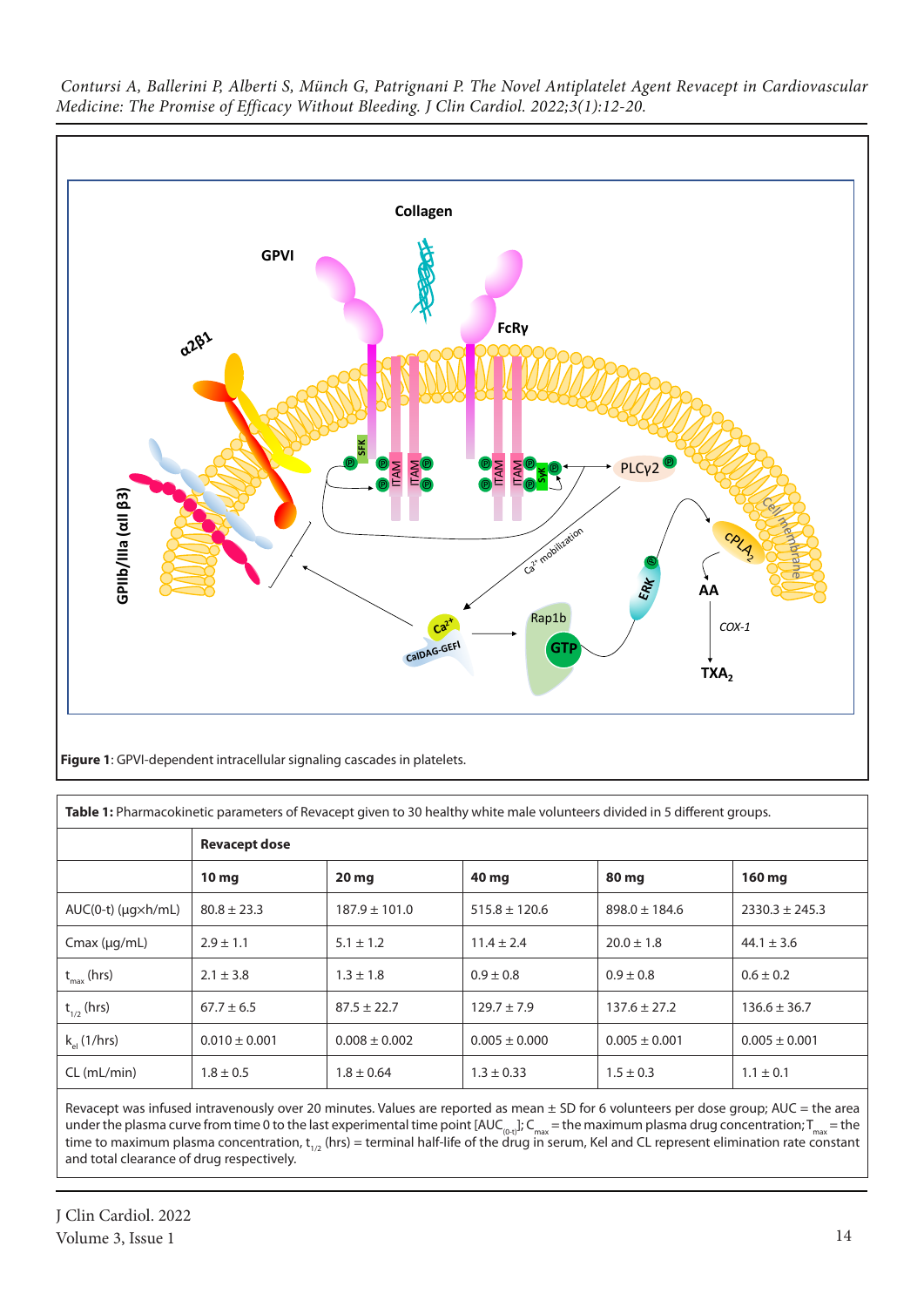The effect was detected 2 hrs. after dosing with a maximum at 24 hrs and lasted up to 7 days at the doses of 40-160 mg [14]. Platelet aggregation returned to basal conditions after two to three weeks depending on the dose of Revacept. Revacept did not affect ADP or thrombin-induced platelet aggregation.

Other therapeutic strategies are under investigation to target GPVI protein. These are mainly based on the use of specific antibodies. Among these, Glenzocimab (ACT017), a humanized monoclonal antigen-binding antibody fragment F(ab) 9O12 that blocks GPVI function, is currently under evaluation in a phase II clinical study for the acute treatment of ischemic stroke in addition to the best emergency standard of care (including fibrinolysis by rtPA with or without added thrombectomy [32; Acute Ischemic Stroke Interventional Study (ACTIMIS) trial - NCT03803007)].

Compared to anti-GPVI-specific antibodies, Revacept shows the advantages of the local plaque-specific platelet inhibition without general GPVI blockage of circulating platelet with the potential risk of inducing platelet activation or GPVI deficiency, nor causing immunogenicity [14].

# *In vivo* **Studies Targeting Platelet GPVI Receptor**

Previous studies in mice reported that the dimeric GPVI-Fc fusion protein inhibits platelet adhesion and aggregation [33] (Table 2). Moreover, Schonberger and colleagues demonstrated that the administration of GPVI-Fc fusion protein reduced infarct size, saving the cardiac function in a model of myocardial infarction induced by transient ligation of the left anterior descending artery [34] (Table 2). Repeated doses of Revacept led to a significant improvement

**Table2:** Experimental evidence of Revacept effect in animal models.

of endothelial dysfunction and vascular morphology in an animal model of atherosclerosis (in rabbits); Revacept did not influence bleeding time alone or in combinations with various antiplatelet drugs [35] (Table 2). In addition, Revacept, in combination with low dose rtPA (0.35 mg/kg), was effective in improving reperfusion, reducing cerebral damage, and ameliorating neurological outcome, compared to rtPA given alone after experimental arterial thrombosis in a stroke mice model [36] (Table 2). Also, in this case, no increased bleeding was reported [36]. Revacept, added in vitro on top of Aspirin and the P2Y12 antagonist ticagrelor, increased the inhibition of platelet activation by atherosclerotic plaque [37,38]. GPVI-Fc alone or combined with Aspirin or ticagrelor did not increase closure time measured by the platelet function analyzer (PFA)- 200. In detail, GPVI-Fc added on top of abciximab, a clinically used anti-fibrinogen receptor (GPIIb-IIIa) antibody which blocks platelet aggregation, also strongly inhibited stable (89%) platelet adhesion suggesting that not only transient adhesion is inhibited by Revacept [37].

Recently, we performed an *in vivo* study using Revacept [39] to test whether it could attenuate neointimal formation in a mouse model and prevent increased systemic TXA<sub>2</sub> biosynthesis, which occurs after arterial injury [40,41]. In the early phase of restenosis, platelets adhere to VSMCs [42,43], at the site of vascular damage, due to subendothelial collagen exposure and release several soluble factors, including TXA. [40,41,44]. This prostanoid is a potent stimulus for platelet aggregation, inducing vasoconstriction, endothelial adhesion molecule expression, and VSMC migration and proliferation [45]. In patients undergoing PCI, increased systemic TXA<sub>2</sub> biosynthesis (assessed by measuring urinary levels of a major enzymatic metabolite, TXM) was largely inhibited by the use

| Tablez: Experimental evidence of Revacept effect in animal models.                      |                                                                                             |                                                                                                                                                       |                   |  |  |  |
|-----------------------------------------------------------------------------------------|---------------------------------------------------------------------------------------------|-------------------------------------------------------------------------------------------------------------------------------------------------------|-------------------|--|--|--|
| <b>Animal model</b>                                                                     | <b>Dose</b>                                                                                 | <b>Effect</b>                                                                                                                                         | <b>References</b> |  |  |  |
| C57BL/6 mice with carotid<br>artery endothelial denudation                              | 1 mg/kg or 2 mg/kg GPVI-Fc or Fc<br>control                                                 | Inhibition of platelet adhesion and arterial<br>thrombus formation;<br>Moderate prolongation of tail bleeding                                         | $[31]$            |  |  |  |
| C57BL/6 mice with transient<br>ligation of the left anterior<br>descending artery (LAD) | 10 µg/g body or Fc control                                                                  | Reduction of infarct size and preserved cardiac<br>function                                                                                           | $[32]$            |  |  |  |
| Rabbits with carotid artery<br>endothelial denudation                                   | 0.2 mg/kg; 0.6 mg/kg; 1 mg/kg; 2<br>mg/kg; and 3 mg/kg of Revacept<br>or 2 mg/kg Fc control | Reduction of thrombus formation and a<br>significant improvement of endothelial<br>dysfunction and vessel wall thickness without<br>increase bleeding | $[33]$            |  |  |  |
| C57BI/6J mice with ischemic<br>stroke                                                   | 1 mg/kg Revacept in<br>combination with 0.1 or 0.35 mg/<br>kg rtPA (Actilyse) or Fc control | Improved reperfusion, grip strength, infarct-<br>surrounding edema without increasing<br>intracranial bleeding                                        | $[34]$            |  |  |  |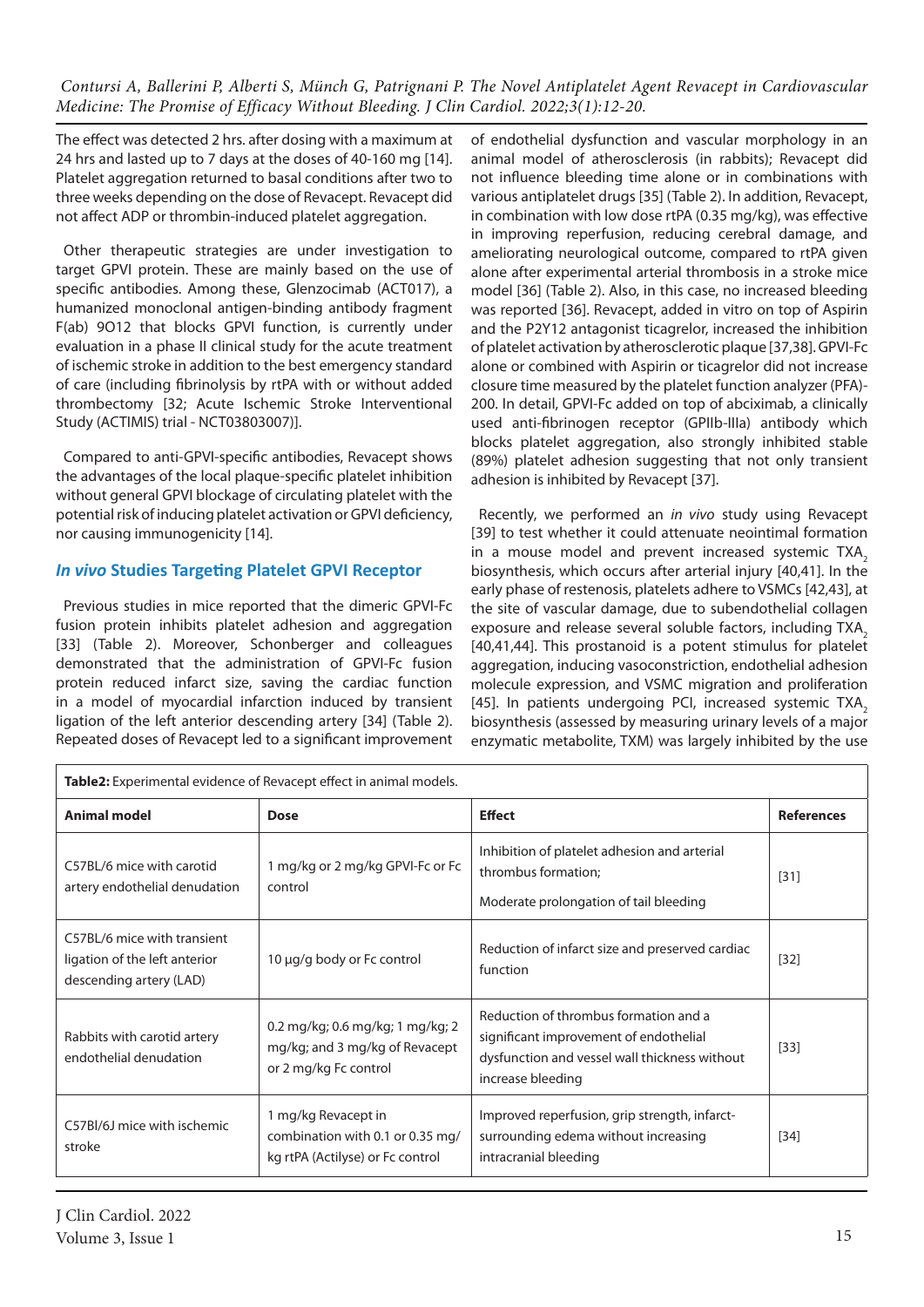of low-dose Aspirin [40,41], i.e., a selective inhibitor of platelet COX-1-dependent TXA<sub>2</sub> biosynthesis [9]. These results suggest that enhanced systemic TXA<sub>2</sub> biosynthesis was caused by platelet activation at the site of vascular injury [45]. Enhanced systemic TXA<sub>2</sub> biosynthesis was also found in the femoral artery wire injury model in C57BL/6 mice [39]. Urinary TXM levels increased at three days after vascular injury, compared to the values measured before the surgical treatment, and returned to control values at 28 days after injury (remodeling phase). The administration of Revacept, but not that of recombinant human IgG1 Fc (used as control), at a dose of 2 mg/kg/day from 3 days before until 7 days after injury, prevented the lesion-induced increase in urinary TXM levels at three days after vascular injury. These data suggest that platelet activation occurred in response to the endothelial damage due to the exposure of extracellular matrix proteins, such as collagen. Performing immunohistochemistry of femoral artery sections collected in the remodeling phase (at 28 days after injury), we found an increase of Ki-67 and CD68, which are recognized protein markers of cell proliferation and macrophage infiltration, respectively [39]. Revacept prevented these changes, and this was associated with the reduction of enhanced intima-to-media ratio in response to transluminal wire injury [39]. Our results show that Revacept, an inhibitor of the binding of platelet collagen receptors (mainly GPVI) to collagen exposed in areas of damaged endothelium [14] constrains the early release of TXA<sub>2</sub> from activated platelets, promoting numerous cellular events that contribute to neointimal hyperplasia. Vascular remodeling and neointima formation was also strongly inhibited after endothelial damage in atherosclerotic ApoE -/- mice by Revacept confirming the robust effect on restenosis mechanisms induced by smooth muscle cells [46].

## **Effects of Antiplatelet Agents on the Crosstalk of Platelets with VSMCs**

COX-2, an inducible enzyme that mediates the generation of prostanoids in inflammation [25], plays a role in restenosis progression through the generation of prostaglandin (PG)  $E_2$  and the activation of the PGE<sub>2</sub> receptor subtype EP3α/β, and its signaling pathways cAMP/protein kinase A and phosphatidylinositol 3-kinase [47].

Alberti et al. [39] performed cocultures of human platelets and coronary artery smooth muscle cells (CASMCs) to address the hypothesis that platelet-derived TXA $_{_2}$  is the trigger of the induction of COX-2-derived-PGE<sub>2</sub> in vascular restenosis. They found that platelet interaction with CASMCs caused an increase in TXB<sub>2</sub> generation (the nonenzymatic product of TXA<sub>2</sub>) [39]. This was associated with an increased expression of COX-2 in CASMCs and enhanced release of PGE<sub>2</sub> in the conditioned medium [39]. Rofecoxib, a selective COX-2 inhibitor [48], prevented the increase in  $PGE_{2}$  production detected in the cocultures suggesting a COX-2-dependent pathway activated by platelets in VSMCs. The role of plateletderived TXA<sub>2</sub> on COX-2 induction in CASMCs was assessed by pre-exposing platelets to Aspirin which was, then washed away before incubating platelets with CASMCs. Aspirin is an irreversible inhibitor of COX-isozymes [48], and since platelets do not have the nucleus and have limited de novo protein synthesis, the COX-1 inhibitory effect persists when the drug is removed. Under these experimental conditions, coculture TXB<sub>2</sub> generation was profoundly inhibited [39]. In contrast, Rofecoxib did not affect it. Since platelets do not express COX-2, these data show that TXB<sub>2</sub> was generated by platelet COX-1. Interestingly, it was found that PGE<sub>2</sub> generated in the coculture was significantly reduced when aspirin-treated platelets were incubated with CASMCs. This effect was concomitant with the reduction of COX-2 expression in CASMCs. These results suggest that a platelet product (released from activated platelets and sensitive to Aspirin) is involved in inducing COX-2-dependent  $\mathsf{PGE}_2$  in CASMCs exposed to platelets. Using a selective antagonist of the TXA<sub>2</sub> receptor (TP), i.e., SQ 29,548, it was demonstrated that TXA<sub>2</sub> is the trigger of COX-2 induction in CASMCs exposed to platelets [39]. Interestingly, Alberti and colleagues [39] found that the incubation of platelet-CASMC cocultures with Revacept, at clinically relevant concentrations, prevented the induction of COX-2 expression. Overall, these results show that platelets are activated by the interaction with VSMCs activates; then, released platelet TXA<sub>2</sub> plays a central role in inducing COX-2-dependent PGE $_2$  in VSMCs, considered a key mechanism in promoting vascular neointimal hyperplasia in response to mechanical injury [47]. COX-2 induction can be prevented by antiplatelet agents, such as Aspirin which affects platelet COX-1-dependent TXA<sub>2</sub> biosynthesis, or by Revacept which prevents the interaction of platelets with VSMCs [39].

Selective COX-2 inhibitors (coxibs) can directly counteract  $COX$ -2-dependent  $PGE_{2}$  generation, in this setting; however, coxibs' pharmacological inhibition of vascular COX-2 is not recommended in this setting for their cardiovascular hazard [48].

Alberti et al. [39] have also shown that the interaction of platelets with CASMCs induced morphological changes in CASMCs, which assumed an epithelioid cell morphology, yielding a cobblestone pattern associated with the downregulation of α-SMA (α-smooth muscle actin) *vs.* CASMCs cultured alone; these changes describe the induction of the synthetic phenotype of vascular smooth muscle cells by the crosstalk with platelets. The downregulation of α-SMA and upregulation of COX-2 by the interaction of platelets with CASMCs were associated with the enhanced migratory capacity of CASMCs which was mitigated by the selective inhibition of platelet-TXA<sub>2</sub> biosynthesis by Aspirin [39].

Collectively these findings sustain the distinct roles of platelets beyond their fundamental participation in primary hemostasis and support the use of novel and safer antiplatelet agents, such as Revacept, as a promising therapeutic strategy to prevent restenosis.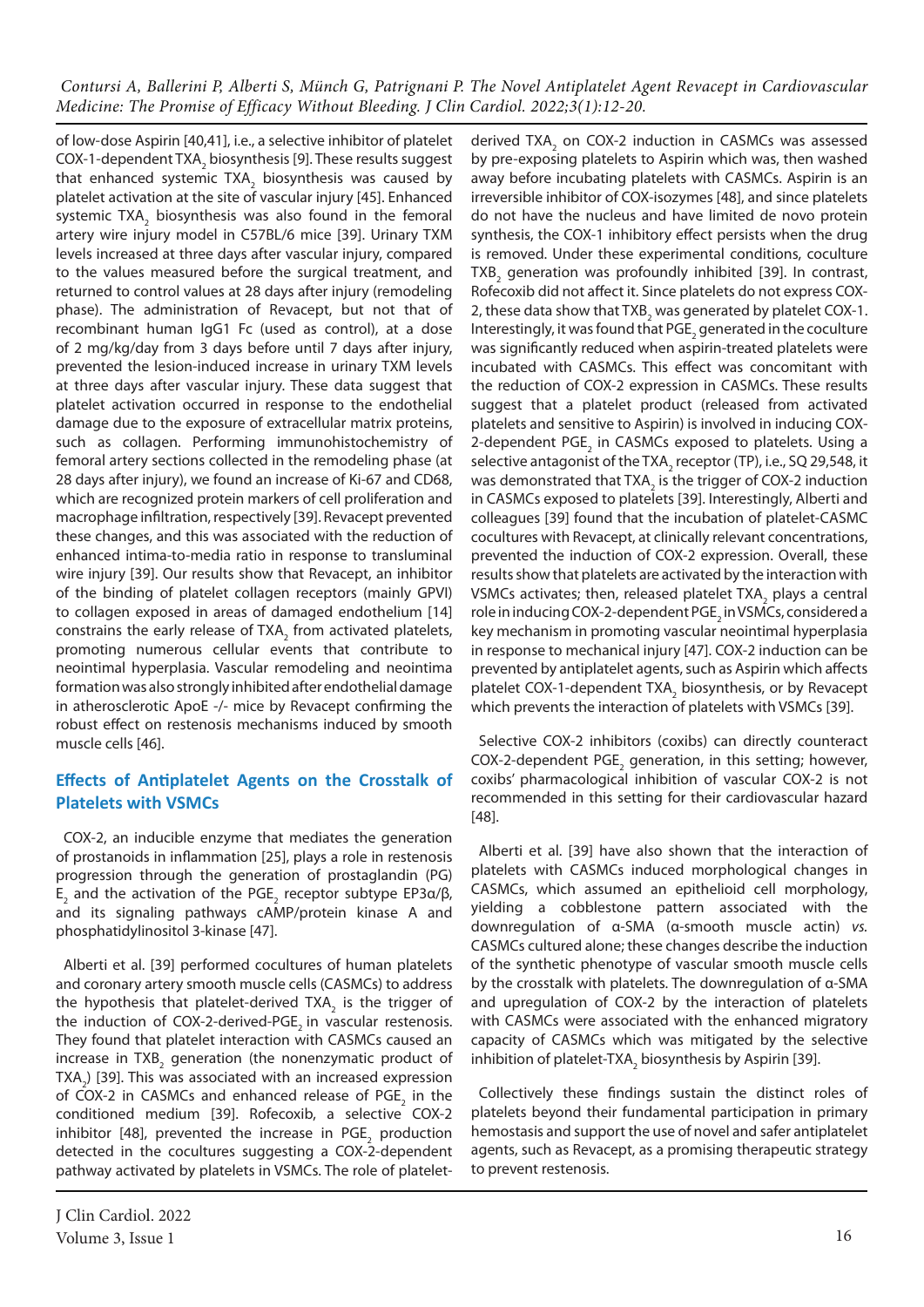#### **Clinical Studies with Revacept**

#### **Results of the first double-blind phase 2 clinical trial with Revacept in Patients with chronic coronary syndromes undergoing PCI**

The ISAR-PLASTER study (The Intracoronary Stenting and Antithrombotic Regimen: Lesion Platelet Adhesion as Selective Target of Endovenous Revacept in Patients with Chronic Coronary Syndromes Undergoing Percutaneous Coronary Intervention) was designed to assess the safety and efficacy of Revacept (80 and 160 mg) and has been recently published [49]. The study enrolled 334 patients (mean age 67.4 years, 75.7% men and 27% diabetic) with stable ischemic heart disease undergoing elective PCI administered on top of standard DAPT. Three groups were identified based on the type of treatment: 120 subjects treated with Revacept at a dosage of 160 mg, 121 with Revacept at a dosage of 80 mg, 93 subjects with placebo. Patients received the drug in the form of a single intravenous infusion started immediately after the decision to perform angioplasty and in addition to standard antithrombotic therapy (Aspirin, Clopidogrel, Heparin, or Bivalirudin). The study's primary efficacy endpoint was a composite of death and myocardial damage defined as an increase in high sensitivity (HS) troponin, at least 5 times above the normal limit within 48 hrs of randomization. The following secondary endpoints were evaluated: the troponin HS peak at 48 hrs, all-cause mortality, spontaneous and periprocedural myocardial infarction, stroke, stent thrombosis, and urgent coronary revascularization within 30 days of randomization. The safety endpoint was bleeding (type 2 or higher according to the safety the Bleeding Academic Research Consortium-BARC) at 30 days. The patients were also subjected to measurements of platelet aggregation induced by ADP and collagen. The results show no significant differences in the incidence of the primary endpoint between the three groups. As regards the safety endpoint, no differences were found in the occurrence of BARC type 2 or higher bleeding at 30 days despite a significant added platelet inhibition by Revacept on top of DAPT. Thus, the authors conclude that Revacept administered on top of standard antithrombotic therapy is not associated with a reduction in periprocedural myocardial damage nor an increase in bleeding risk compared with placebo bleeding. This trial has several limitations. The enrolled population is small and at low risk of ischemic events; thus, the study does not have the statistical power to consider "hard" clinical endpoints.

Further, the post-procedural increase of troponin HS represents a clinical surrogate of myocardial damage with a low prognostic and long questioned scientific value [50-52]. However, the study confirms that Revacept appears to be a particularly safe drug, not associated with an increased risk of bleeding.

#### **Results of a phase 2 study with Revacept in patients with symptomatic carotid stenosis**

J Clin Cardiol. 2022 Volume 3, Issue 1  $17$ 

Another Phase 2 study was performed in 158 patients with symptomatic carotid stenosis with recent ischemic stroke or transient ischemic attack (TIA) in 16 centers in Germany and the United Kingdom (NCT01645306). All patients were on standard antiplatelet therapy and were treated with surgical carotid endarterectomy, carotid stenting, or best medical therapy according to the treatment guidelines. Fifty-one patients received placebo, 54 and 56 patients received 40 mg and 120 mg Revacept, respectively, as a single infusion on top of the standard antiplatelet medication. The study had exploratory endpoints investigating diffusion-weighted imaging by nuclear magnetic resonance (DWI-MRI) in a consecutive manner before study drug and directly after the carotid intervention to detect minor strokes which are partially clinically inapparent. As efficacy endpoints death, any stroke or TIA, myocardial infarction or need for PCI was investigated 30 days and 1 year after study drug application. Safety endpoints were bleeding rates according to the ReLy criteria. The study protocol has been published [53].

Patients with symptomatic carotid stenosis incur an up to 20% risk for a recurrent ischemic stroke within the first 3 months after an initial rather harmless TIA or minor stroke [54,55]. Moreover, carotid artery interventions such as stenting are accompanied with an up to 9% risk of peri-procedural stroke [56]. Therefore, these patients are jeopardized by the underlying vascular disease and the iatrogenic interventional procedure and are considered high risk patients.

The results of the study are not published yet, but positive effects are expected with no increase in bleeding complications. Therefore, Revacept seems the first plaquespecific thrombosis inhibitor without general influence on platelet function and hemostasis.

Further studies are needed to investigate whether in patients with the acute coronary syndrome, the peculiar mechanism of action of this drug, occurring at the level of plaque rupture, can be associated with a benefit in terms of reduction of ischemic events.

#### **GPVI blockers in tumor metastasis**

Several lines of evidence support the role of platelets in the pathogenesis of several inflammatory-based diseases, including cancer [57]. In cocultures of human colon carcinoma HT29 cells and platelets, Dovizio and colleagues have reported that unstimulated platelets interact rapidly with tumor cells through the binding of platelet collagen receptors (in particular, GPVI) and tumor components such as tumor components galectin-3 [58]. Galectin-3 is highly expressed in HT29 cells [58] and is unique among galectins because it contains a collagenlike domain. This early event translates into platelet activation, as demonstrated by the enhanced generation of  $TXA<sub>2</sub>$ . Direct platelet-tumor cell interaction was associated with enhanced mRNA expression of COX-2 and epithelial-mesenchymal transition (EMT)-inducing transcription factors, such as ZEB1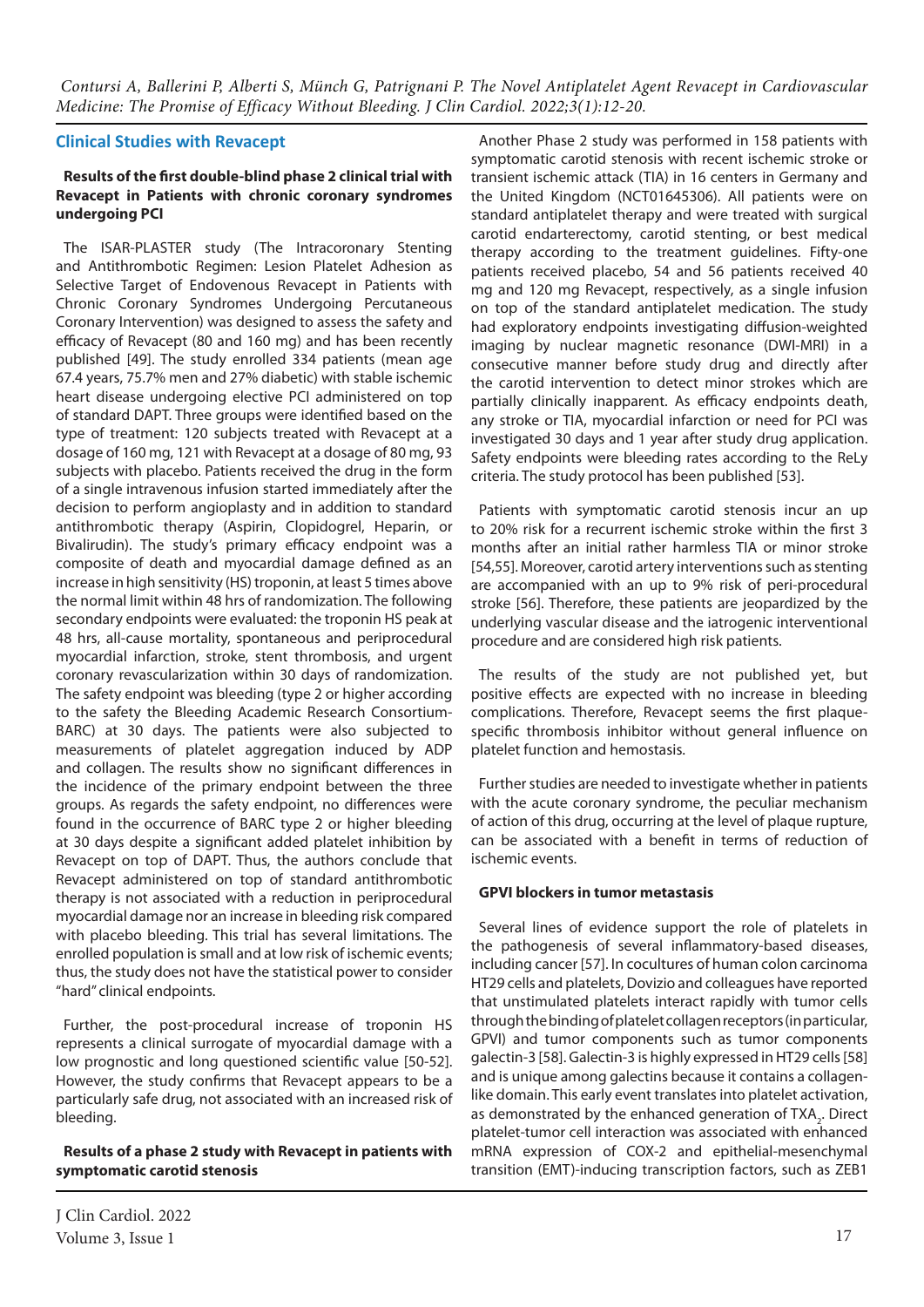and TWIST1, and the mesenchymal marker VIM (vimentin). Later, platelet released platelet-derived growth factor (PDGF) which was associated with COX-2 mRNA stabilization via NHE-PI3K/PKCd-dependent nucleocytoplasmic translocation of the mRNA-stabilizing protein HuR [58]. In HT29 cells, overexpressed COX-2 and enhanced generation of PGE<sub>2</sub> emanated mitogenic and survival signaling pathways through the downregulation of p21WAF1/CIP1 and the upregulation of cyclin B1as well as EMT inducing transcription factors and mesenchymal markers, such as vimentin, in association with repression of epithelial markers, such as E-cadherin. Revacept prevented the direct interaction of platelet and cancer cells, thus mitigating the induction of COX-2 and mRNA changes of EMT markers in platelet-HT29 cell cocultures [58]. These findings suggest that blockers of collagen-binding sites, such as Revacept, may represent an innovative strategy in colon cancer chemotherapy. Recently, in an orthotopic breast cancer model, GPVI deficiency was shown to reduce the number of spontaneously formed lung metastases compared with the wild-type controls [59]. The interaction of platelet GPVI with tumor cell galectin-3 played a critical role in platelet-induced tumor cell extravasation and metastasis [59].

In syngeneic mouse models of prostate and breast cancer, GPVI inhibition was also reported to cause tumor growth inhibition without compromising the physiological hemostasis process [60]. Moreover, this antiplatelet treatment favored the delivery of paclitaxel and liposomal doxorubicin to the tumor site, thus improving the therapeutic efficacy of these chemotherapeutics [60].

#### **Concluding Remarks**

Large amounts of evidence have accumulated on the role played by platelets in the development of human diseases, such as cardiovascular disease and cancer. Even though effective antiplatelet agents are available for clinical use, including Aspirin and P2Y12 antagonists, a great interest is in the development of safer agents associated with reduced bleeding complications. Revacept as a competitive GPVI inhibitor targeting collagen and other GPVI ligands is emerging as a promising lesion-specific, effective, and "bleeding-free" antiplatelet agent. The use of blockers of platelet GPVI can represent novel therapeutic strategies not only in cardiovascular medicine but also in fighting tumor metastasis.

## **Conflict of Interest**

All authors declare none conflict of interest except Götz Münch, who is CEO of AdvanceCOR GmbH.

## **Funding Statements**

This review was funded by Associazione Italiana per la Ricerca sul Cancro (AIRC) [IG 2017-ID. 20365 Project; Principal Investigator PP], by Ministero dell'Istruzione, dell'Università e

della Ricerca (MIUR) [Fondi per la Ricerca Scientifica di Ateneo, (ex 60%)] to PP and by Ministero dell'Istruzione, dell'Università e della Ricerca (MIUR) [Fondi per la Ricerca Scientifica di Ateneo, (ex 60%)] to PB.

## **Author Contributions**

Conceptualization: PP, GM; Writing-original draft preparation, PP, GM, AC, PB; Writing-review and editing, SA, PB, AC

Funding acquisition: PP, PB; All authors have read and agreed to the published version of the manuscript.

### **References**

1. Khan MA, Hashim MJ, Mustafa H, Baniyas MY, Al Suwaidi SKBM, AlKatheeri R, et al. Global Epidemiology of Ischemic Heart Disease: Results from the Global Burden of Disease Study. Cureus. 2020 Jul 23;12(7):e9349.

2. Beshchasna N, Ho AYK, Saqib M, Kraśkiewicz H, Wasyluk Ł, Kuzmin O, et al. Surface evaluation of titanium oxynitride coatings used for developing layered cardiovascular stents. Mater Sci Eng C Mater Biol Appl. 2019 Jun; 99:405-416.

3. Topol EJ, Serruys PW. Frontiers in interventional cardiology. Circulation.1998 Oct 27;98(17):1802-20.

4. Serruys PW, Regar E, Carter AJ. Rapamycin eluting stent: the onset of a new era in interventional cardiology. Heart. 2002 Apr;87(4):305-7.

5. Van den Brand MJ, Rensing BJ, Morel MA, Foley DP, de Valk V, Breeman A, et al. The effect of completeness of revascularization on event-free survival at one year in the ARTS trial. J Am Coll Cardiol. 2002 Feb 20;39(4):559-64.

6. Torii S, Cheng Q, Mori H, Lipinski MJ, Acampado E, Perkins LEL, et al. Acute thrombogenicity of fluoropolymer-coated versus biodegradable and polymer-free stents. EuroIntervention. 2019 Mar 20;14(16):1685-1693.

7. Weintraub WS. The pathophysiology and burden of restenosis. The American journal of cardiology. 2007 Sep 3;100(5):S3-9.

8. Sharma R, Kumar P, Prashanth SP, Belagali Y. Dual Antiplatelet Therapy in Coronary Artery Disease. Cardiol Ther. 2020 Dec;9(2):349- 361.

9. Dovizio M, Bruno A, Tacconelli S, Patrignani P. Mode of action of aspirin as a chemopreventive agent. Recent Results Cancer Res. 2013; 191:39-65.

10. Picot D, Loll PJ, Garavito RM. The X-ray crystal structure of the membrane protein prostaglandin H2 synthase-1. Nature. 1994 Jan 20;367(6460):243-9.

11. Mauri L, Kereiakes DJ, Yeh RW, Driscoll-Shempp P, Cutlip DE, Steg PG, et al. DAPT Study Investigators. Twelve or 30 months of dual antiplatelet therapy after drug-eluting stents. N Engl J Med. 2014 Dec 4;371(23):2155-66.

12. Sibbing D, Aradi D, Alexopoulos D, Ten Berg J, Bhatt DL, Bonello L,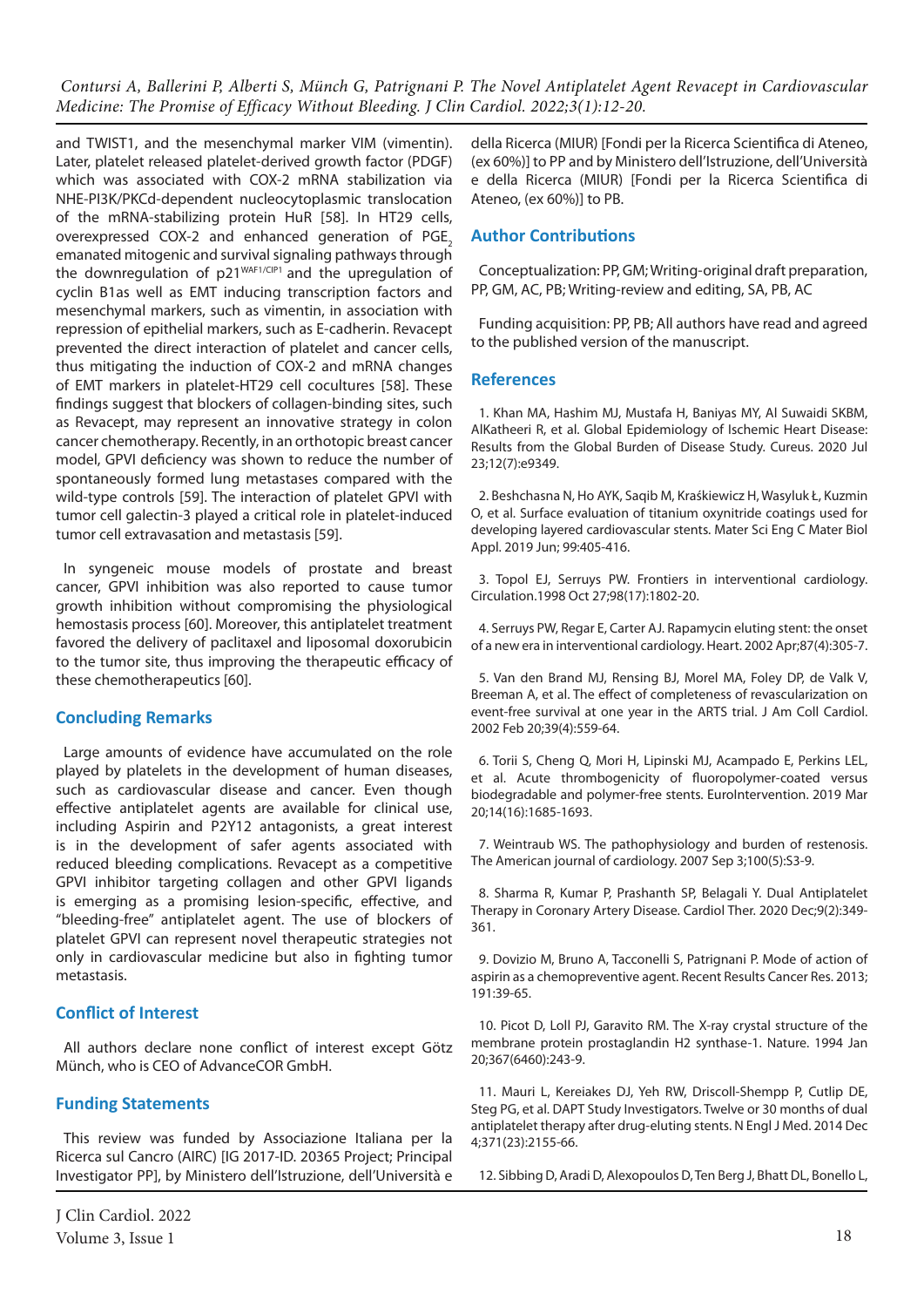et al. Updated Expert Consensus Statement on Platelet Function and Genetic Testing for Guiding P2Y<sub>12</sub>Receptor Inhibitor Treatment in Percutaneous Coronary Intervention. JACC Cardiovasc Interv. 2019 Aug 26;12(16):1521-1537.

13. Buccheri S, Capodanno D, James S, Angiolillo DJ. Bleeding after antiplatelet therapy for the treatment of acute coronary syndromes: a review of the evidence and evolving paradigms. Expert Opin Drug Saf. 2019 Dec;18(12):1171-1189.

14. Ungerer M, Rosport K, Bültmann A, Piechatzek R, Uhland K, Schlieper P, et al. Novel antiplatelet drug revacept (Dimeric Glycoprotein VI-Fc) specifically and efficiently inhibited collageninduced platelet aggregation without affecting general hemostasis in humans. Circulation. 2011 May 3;123(17):1891-9.

15. Jamasbi J, Megens RT, Bianchini M, Uhland K, Münch G, Ungerer M, et al. Cross-Linking GPVI-Fc by Anti-Fc Antibodies Potentiates Its Inhibition of Atherosclerotic Plaque- and Collagen-Induced Platelet Activation. JACC Basic Transl Sci. 2016 Apr 25;1(3):131-142.

16. Nieswandt B, Watson SP. Platelet-collagen interaction: is GPVI the central receptor?. Blood. 2003 Jul 15;102(2):449-61.

17. Moroi M, Jung SM, Okuma M, Shinmyozu K. A patient with platelets deficient in glycoprotein VI that lack both collagen-induced aggregation and adhesion. J Clin Invest. 1989 Nov;84(5):1440-5.

18. Arthur JF, Dunkley S, Andrews RK. Platelet glycoprotein VIrelated clinical defects. Br J Haematol. 2007 Nov;139(3):363-72.

19. Nurden AT. Clinical significance of altered collagen-receptor functioning in platelets with emphasis on glycoprotein VI. Blood Rev. 2019 Nov; 38:100592.

20. Hermans C, Wittevrongel C, Thys C, Smethurst PA, Van Geet C, Freson K. A compound heterozygous mutation in glycoprotein VI in a patient with a bleeding disorder. J Thromb Haemost 2009;7 (08):1356–1363.

21. Borst O, Gawaz M. Glycoprotein VI - novel target in antiplatelet medication. Pharmacol Ther. 2021 Jan;217:107630.

22. Dunster JL, Mazet F, Fry MJ, Gibbins JM, Tindall MJ. Regulation of Early Steps of GPVI Signal Transduction by Phosphatases: A Systems Biology Approach. PLoS Comput Biol. 2015 Nov 19;11(11):e1004589.

23. Rayes J, Watson SP, Nieswandt B. Functional significance of the platelet immune receptors GPVI and CLEC-2. J Clin Invest. 2019 Jan 2;129(1):12-23

24. Stefanini L, Roden RC, Bergmeier W. CalDAG-GEFI is at the nexus of calcium-dependent platelet activation. Blood. 2009 Sep 17;114(12):2506-14.

25. Ricciotti E, FitzGerald GA. Prostaglandins and inflammation. Arterioscler Thromb Vasc Biol. 2011;31:986–1000

26. Hanasaki K, Nakano T, Arita H. Receptor-mediated mitogenic effect of thromboxane A2 in vascular smooth muscle cells. Biochem Pharmacol. 1990; 40:2535–2542.

27. Yokota T, Shiraishi R, Aida T, Iwai K, Liu NM, Yokoyama U, et al. Thromboxane A(2) receptor stimulation promotes closure of the rat

ductus arteriosus through enhancing neointima formation. PLoS One. 2014 Apr15;9(4):e94895.

28. Clemetson JM, Polgar J, Magnenat E, Wells TN, Clemetson KJ. The platelet collagen receptor glycoprotein VI is a member of the immunoglobulin superfamily closely related to FcalphaR and the natural killer receptors. J Biol Chem. 1999 Oct 8;274(41):29019-24.

29. Ruggeri ZM. Platelets in atherothrombosis. Nat Med. 2002 Nov;8(11):1227-34.

30. Penz S, Reininger AJ, Brandl R, Goyal P, Rabie T, Bernlochner I, et al. Human atheromatous plaques stimulate thrombus formation by activating platelet glycoprotein VI. The FASEB Journal. 2005 Jun;19(8):898-909.

31. Reininger AJ, Bernlochner I, Penz SM, Ravanat C, Smethurst P, Farndale RW, et al. A 2-step mechanism of arterial thrombus formation induced by human atherosclerotic plaques. J Am Coll Cardiol. 2010 Mar 16;55(11):1147-58.

32. Lebozec K, Jandrot-PerrusM, Avenard G, Favre-Bulle O, Billiald P. Design, development and characterization of ACT017, a humanized Fab that blocks platelet's glycoprotein VI function without causing bleeding risks. MAbs 2017;9(06):945–958.

33. Massberg S, Konrad I, Bültmann A, Schulz C, Münch G, Peluso M, et al. Soluble glycoprotein VI dimer inhibits platelet adhesion and aggregation to the injured vessel wall in vivo. FASEB J. 2004 Feb;18(2):397-9.

34. Schönberger T, Ziegler M, Borst O, Konrad I, Nieswandt B, Massberg S, et al. The dimeric platelet collagen receptor GPVI-Fc reduces platelet adhesion to activated endothelium and preserves myocardial function after transient ischemia in mice. Am J Physiol Cell Physiol. 2012 Oct 1;303(7):C757-66.

35. Ungerer M, Li Z, Baumgartner C, Goebel S, Vogelmann J, Holthoff HP, et al. The GPVI-Fc fusion protein Revacept reduces thrombus formation and improves vascular dysfunction in atherosclerosis without any impact on bleeding times. PLoS One. 2013 Aug 12;8(8):e71193.

36. Reimann A, Li Z, Goebel S, Fassbender J, Holthoff HP, Gawaz M, et al. Combined administration of the GPVI-Fc fusion protein Revacept with low-dose thrombolysis in the treatment of stroke. Heart Int. 2016 Apr 25;11(1):e10-e16.

37. Jamasbi J, Mergens RT, Bianchini M, Münch G, Ungerer M, Faussner A, et al. Differential inhibition of human atherosclerotic plaque- induced platelet activation by dimeric GPVI-Fc or anti-GPVI anitbodies. J Am Coll Cardiol 2015, 65: 2404-14

38. Mojica AK, Jamasbi J, Uhland K, Degen H, Münch G, Ungerer M, et al. Recombinant GPVI-Fc added to single ordual antiplatelet therapy in vitro prevents plaque-induced platelet thrombus formation. Thromb Haemost. 2017 Aug 1;117(8):1651-1659.

39. Alberti S, Zhang Q, D'Agostino I, Bruno A, Tacconelli S, Contursi A, et al. The antiplatelet agent revacept prevents the increase of systemic thromboxane A2 biosynthesis and neointima hyperplasia. Sci Rep. 2020 Dec 8;10(1):21420.

40. Ciabattoni G, Ujang S, Sritara P, Andreotti F, Davies G, Simonetti